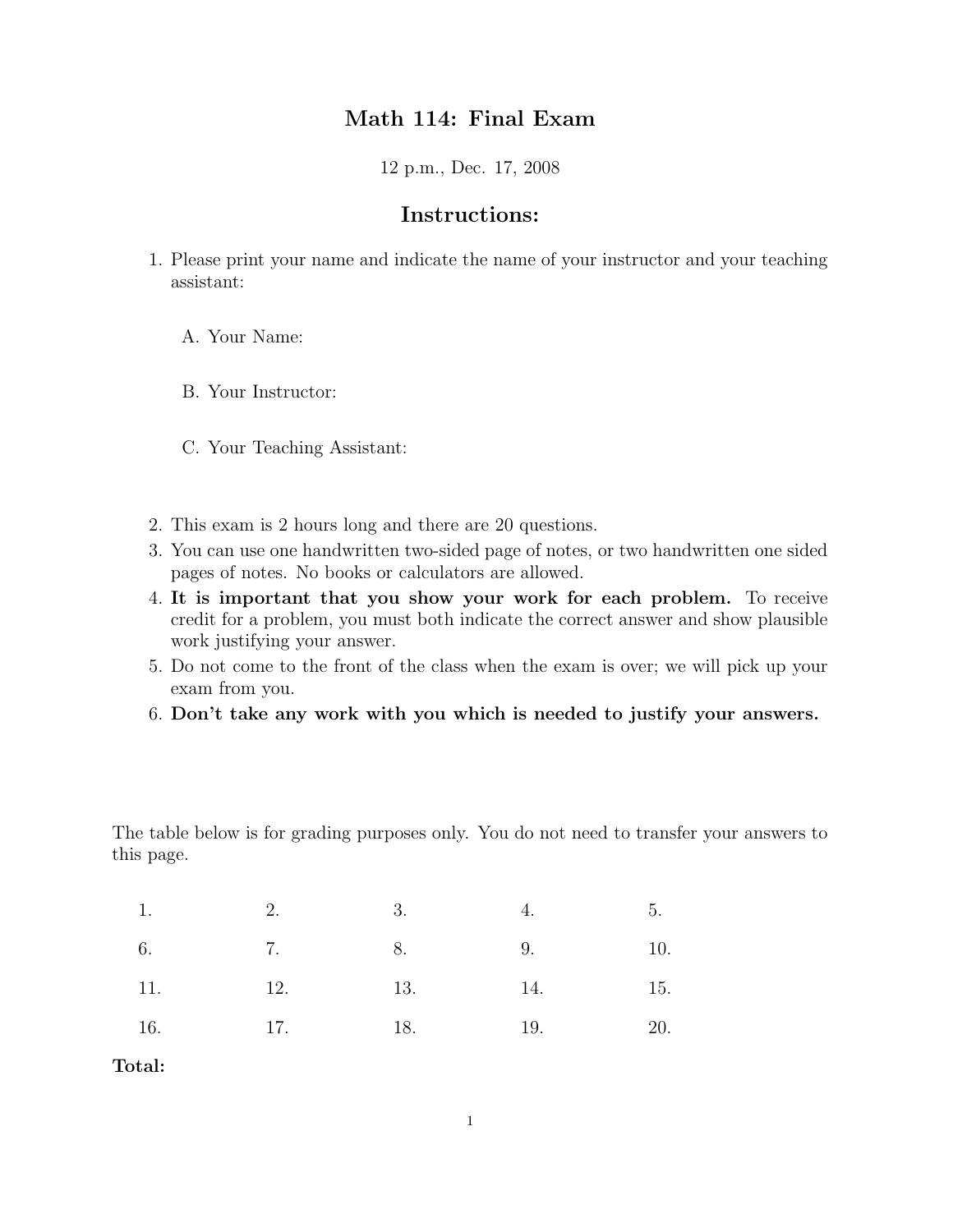(1) A parking ramp follows the curve in space traced by the function  $r(t) = (\cos(t), \sin(t), t)$ 

for  $0 < t < 4\pi$ . What is the curvature function  $\kappa(t)$  of the ramp?

(A)  $\kappa(t) = 2\sin(t)$  (B)  $\kappa(t) = -1/\cos(t)$ (C)  $\kappa(t) = 1/2$  (D)  $\kappa(t) = 1$ (E)  $\kappa(t) = \cos(t) + \sin(t)$  (F) none of the above

Answer to 1: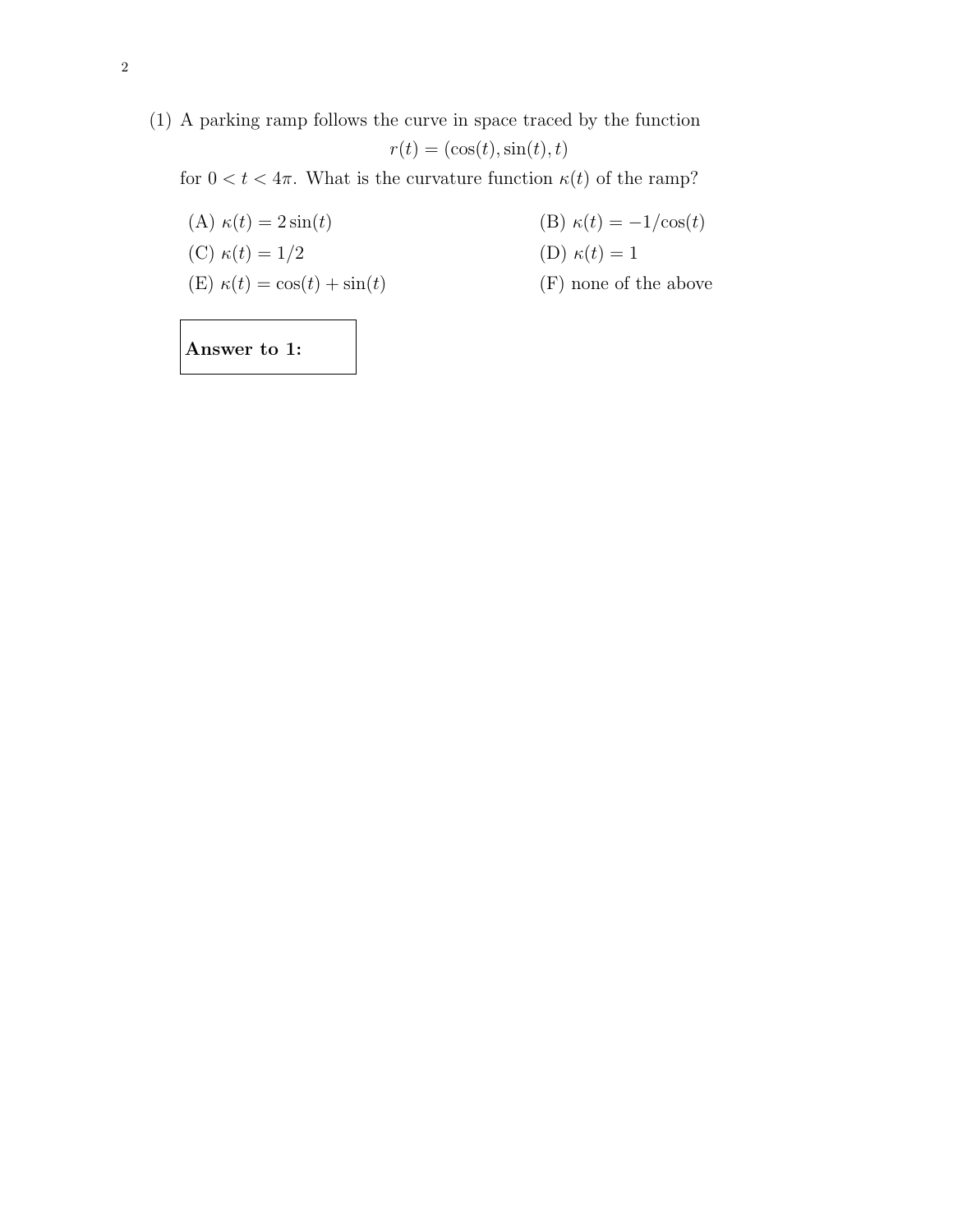(2) An FBI agent puts a wire into the office of a Chicago politician which follows the curve !

$$
r(t) = \left(2t, \frac{4}{3}t^{3/2}, \frac{1}{2}t^2\right) \qquad 0 \le t \le 2.
$$

How much wire does he need, i.e. what is the length of the curve above?

- $(A) 6$  (B) 2
- (C) 10 (D) 3

(E) 1 (F) none of the above

Answer to 2: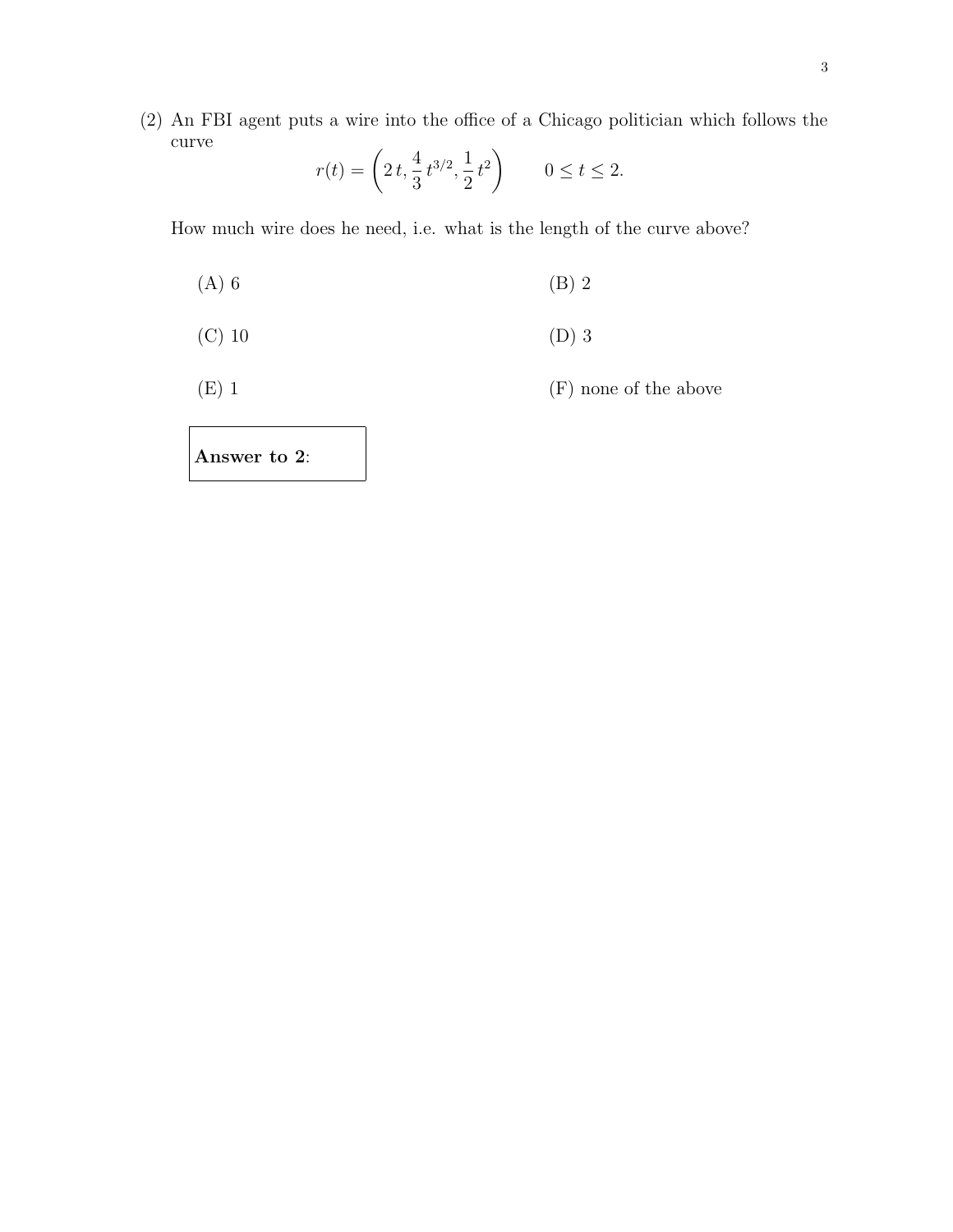(3) An Iraqi reporter throws his shoe at President Bush during the President's last press conference in Bagdad.

The reporter is a horizontal distance of 12 feet from the President, and launches his shoe from a height of 3 feet. At lift-off, the shoe has a speed of 24 feet per second, and its trajectory makes an angle of  $45°$  with the horizontal. The only force acting on the shoe during its flight is gravity, which produces a downward acceleration of 32 feet/sec<sup>2</sup>.

How high will the shoe be above the ground when it is over the position where the President is standing? (You should treat the shoe as a point object; ignore the fact that it actually was a size 12 tasselled loafer.)

 $(A)$  6 feet (B) 5 feet

 $(C)$  3 feet  $(D)$  8 feet

 $(E)$  7 feet (F) none of the above.

Answer to 3: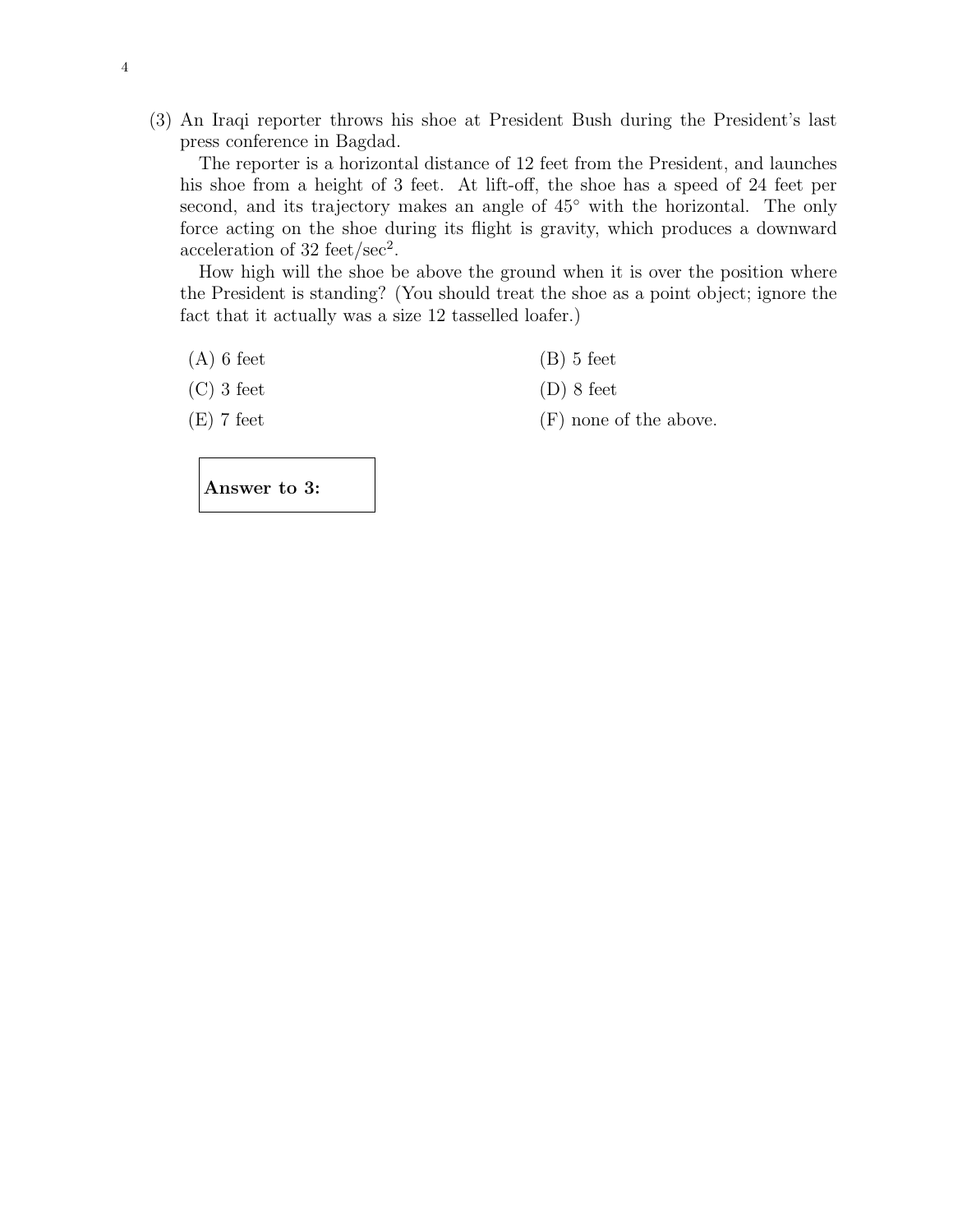(4) The FBI embeds a microphone in the cylindrical birthday cake of a prominent politician. The base of the cake is the unit disk centered about the origin in the x-y plane, and the cake rises to height 1 up the z-axis. The position  $(x, y, z)$  of the microphone in the cake has probability density function

$$
f(x, y, z) = \begin{cases} 4(x^2 + y^2)z/\pi & \text{if } x^2 + y^2 \le 1 \text{ and } 0 \le z \le 1 \\ 0 & \text{otherwise} \end{cases}
$$

What is the probability that the microphone lies in the top half of the cake? (i.e., the z coordinate of the microphone is at least  $1/2$ ?

- (A)  $1/4$  (B)  $1/2$
- (C)  $2/3$  (D)  $3/4$

(E) none of above

Answer to 4: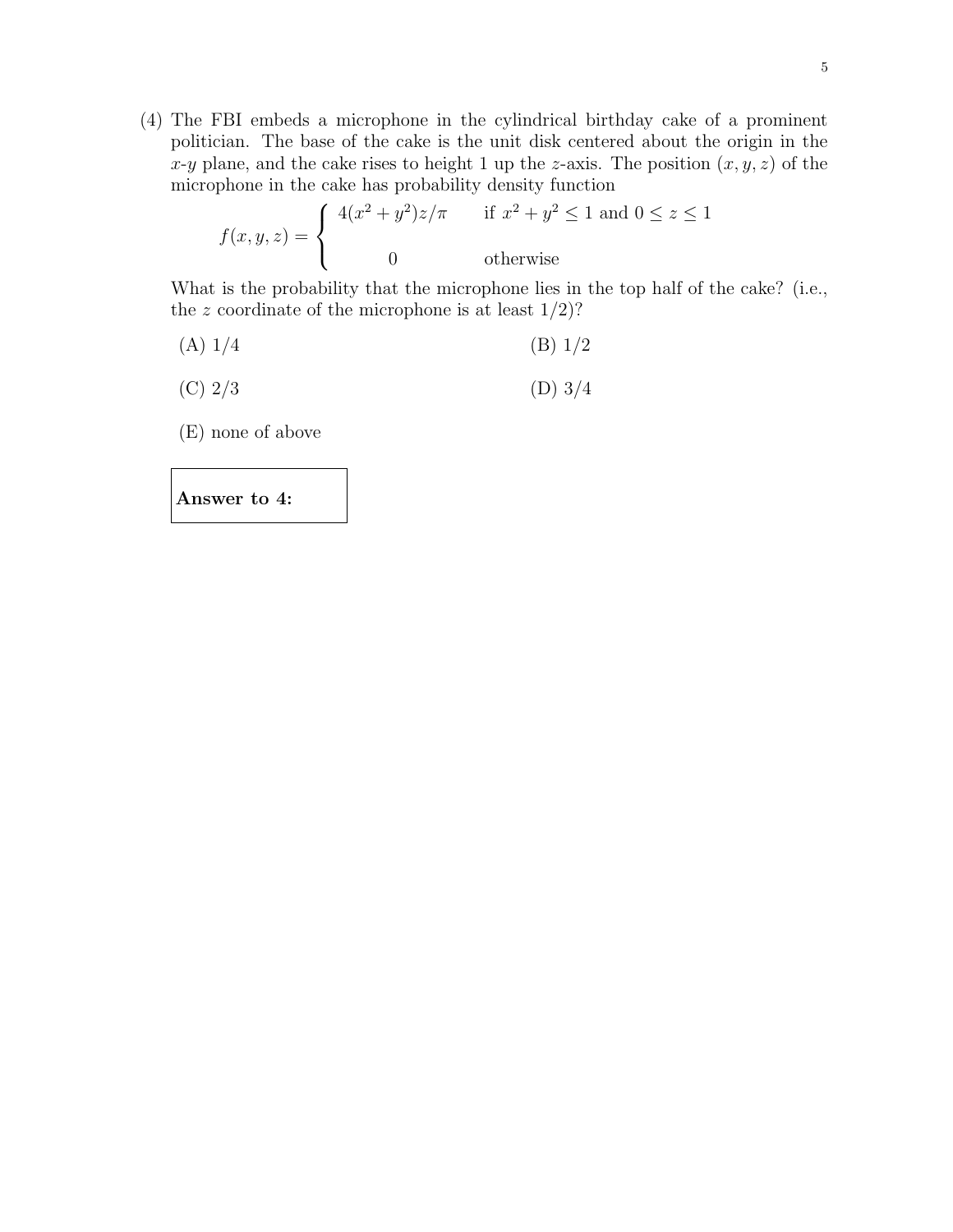(5) Find

$$
\int_{y=0}^{y=\sqrt{\pi}} \int_{x=y}^{x=\sqrt{\pi}} \sin(x^2) dx dy
$$

by interchanging the order of integration.

$$
(A) \frac{\cos(1)}{2} \tag{B) 1}
$$

(C) 
$$
sin(1)
$$
 (D)  $\pi$ 

(E) none of the above

Answer to 5: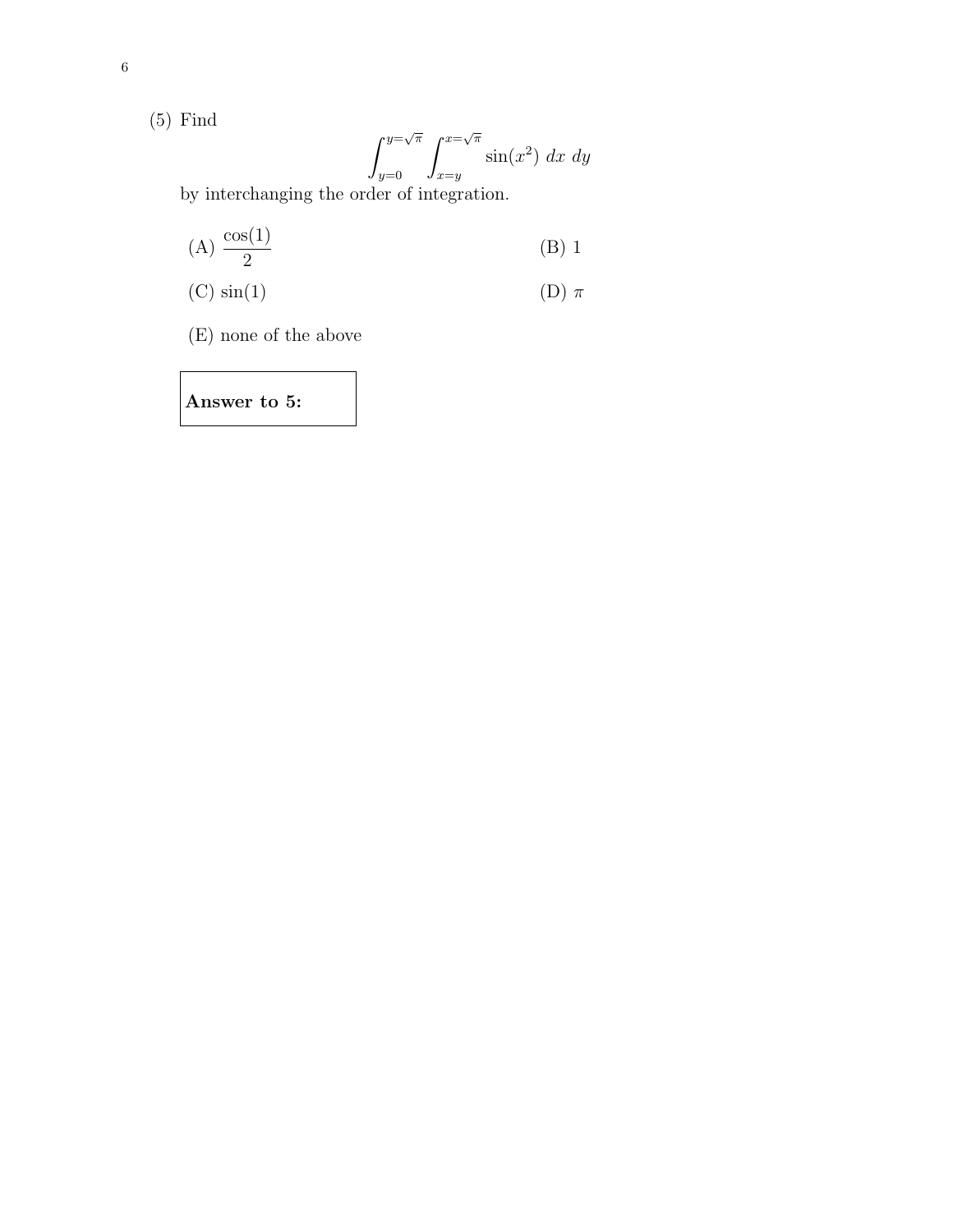$(6)$  A spherical star has center at  $(0, 0, 0)$  and has radius 1 unit. The density of the star a position  $(x, y, z)$  is

$$
f(x, y, z) = \begin{cases} (x^2 + y^2 + z^2)^{-1/2} & \text{if } x^2 + y^2 + z^2 \le 1 \\ 0 & \text{if } x^2 + y^2 + z^2 > 1 \end{cases}
$$

How much mass is there within a distance of a  $1/2$  unit from the center of the star?

- (A)  $1/2$  (B)  $\pi/3$
- (C)  $\pi/2$  (D)  $\pi/4$
- (E) none of above

Answer to 6: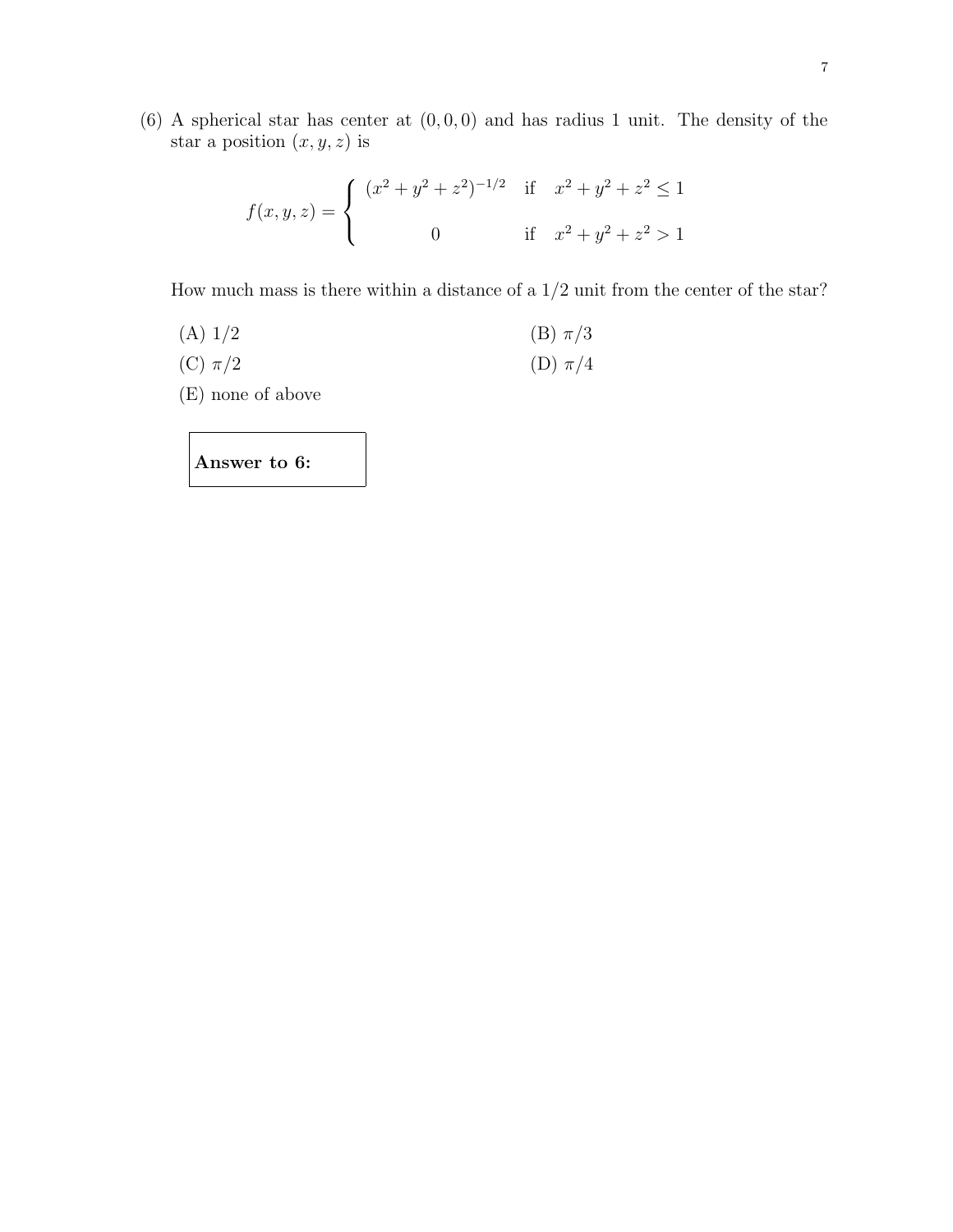(7) Let  $T(x, y) = x^2 + y^2 - x - y$  be the temperature at the point  $(x, y)$  in the plane. A lizard sitting at the point (1, 3) wants to increase his surrounding temperature as quickly as possible. In which direction should he move?

| $(A) \langle 1, 1 \rangle$ | $(B)$ $\langle 1, 3 \rangle$ | $(C)$ $\langle 1, 5 \rangle$ |
|----------------------------|------------------------------|------------------------------|
| $(D) \langle 1, 7 \rangle$ | (E) He should stay still.    | (F) none of the above        |
|                            |                              |                              |

Answer to 7: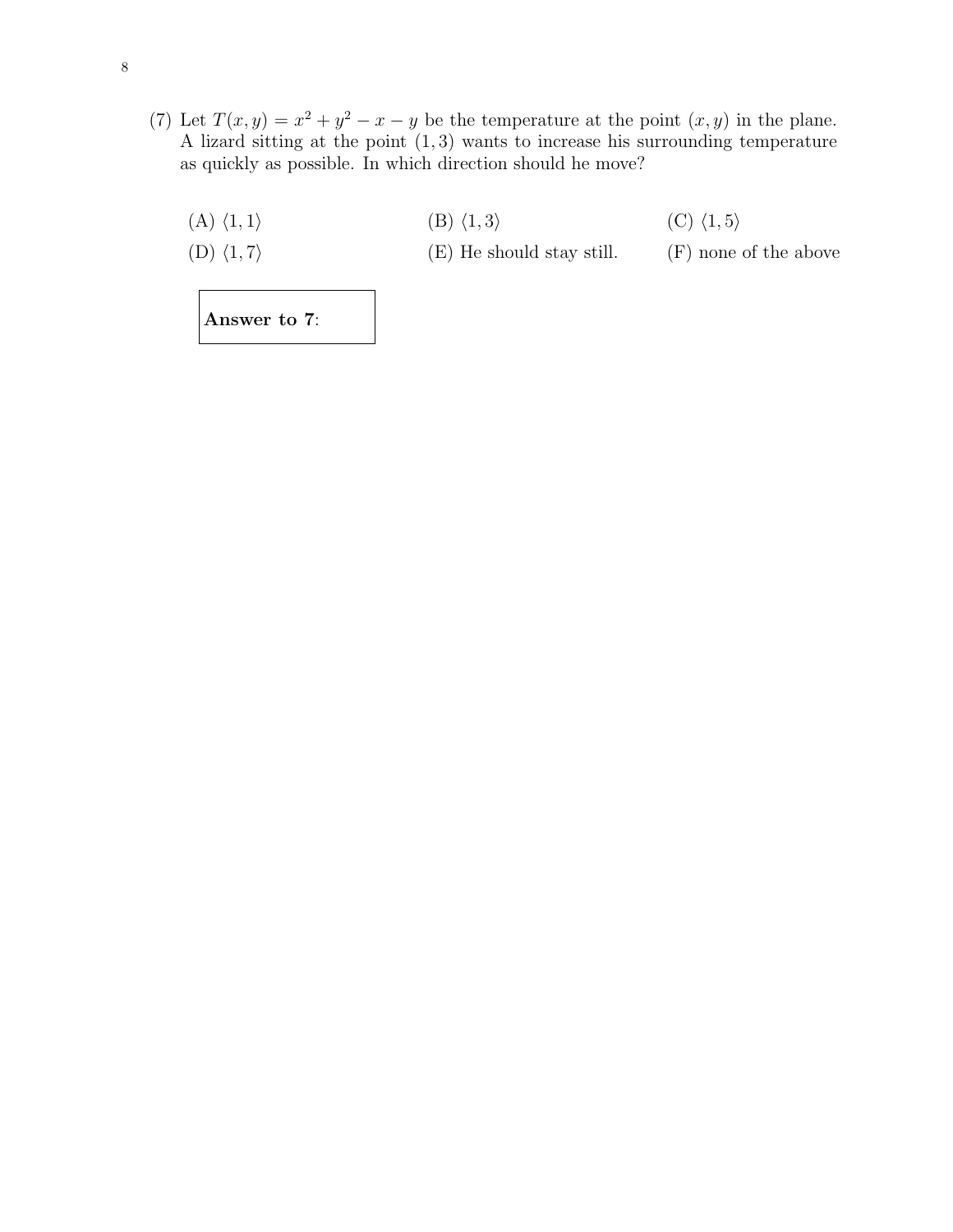(8) Let C be a smooth plane curve that starts at  $(0,0)$  and finishes at  $(\pi,1/2)$ , and let  ${\bf F}$  be the vector field defined by

$$
\mathbf{F}(x,y) = \langle y \cos(xy), x \cos(xy) + 2 \rangle.
$$

Compute the following line integral, or indicate that it cannot be determined from the above information:

$$
\int_C \mathbf{F} \cdot d\mathbf{r}.
$$

- $(A) -2$  (B) −1
- $(C) 0$  (D) 1
- (E) 2 (F) cannot be determined from this information

Answer to 8: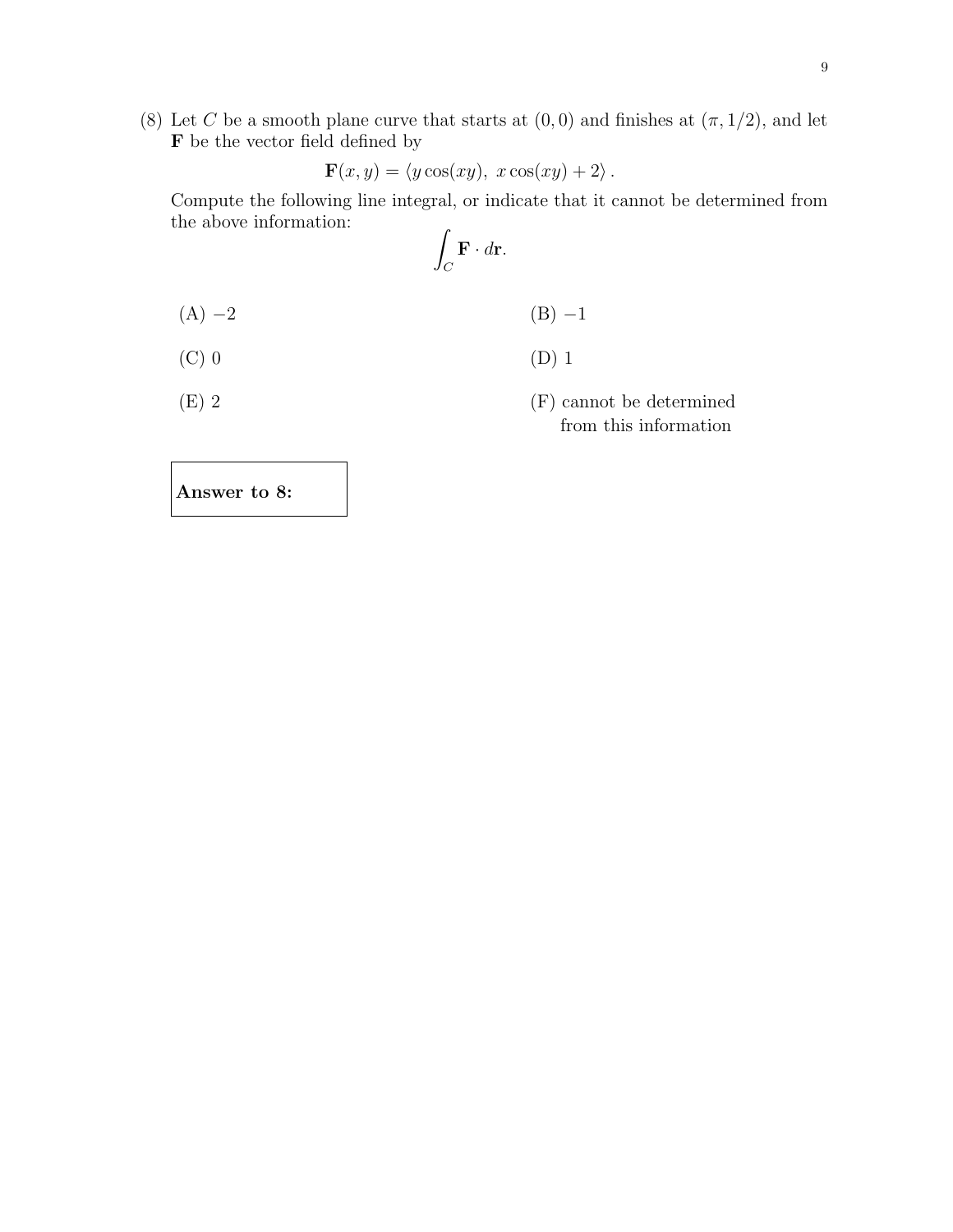(9) Let C be the plane curve which starts at  $(-1, 0)$ , goes in a straight line to  $(1, 0)$ , and then moves along the upper half of the circle  $x^2 + y^2 = 1$  back to the initial point. Compute the integral:

$$
\oint_C (-y^3 + x^2) \, dx + (x^3 + y^3) \, dy.
$$

(A) 0 (B)  $\frac{\pi}{4}$ 4  $(C)\frac{\pi}{2}$  $\frac{\pi}{2}$  (D)  $\frac{3\pi}{4}$ 

(E)  $2\pi$  (F) none of the above

Answer to 9: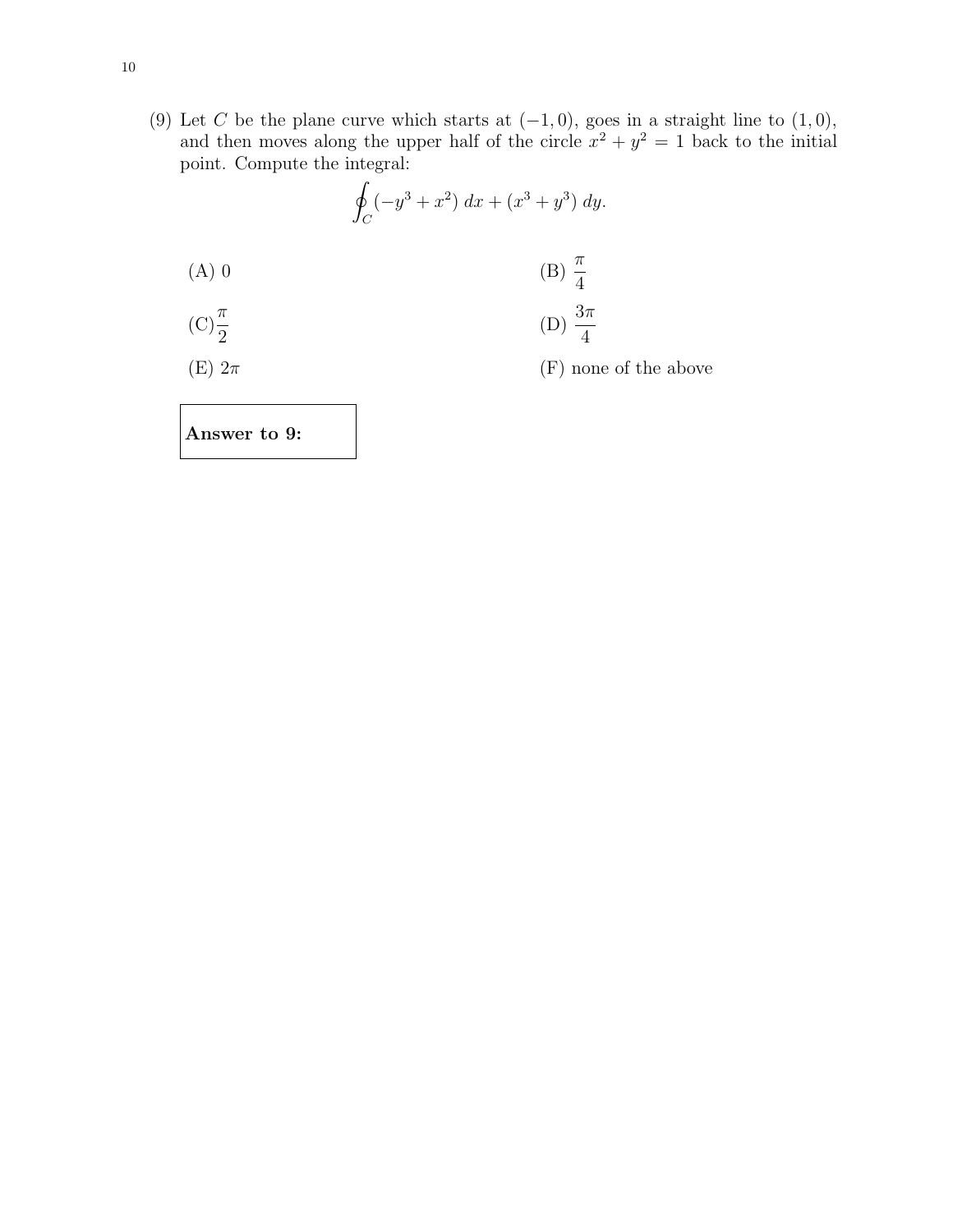- (10) Let M be the maximum value (and let m be the minimum value) of  $f(x, y) = xy$ on the ellipse  $4x^2 + y^2 = 8$ . What is the value  $M - m$ ?
	- (A) 2 (B) 3
	- (C) 4 (D) 5
	- (E) 6 (F) none of the above

Answer to 10: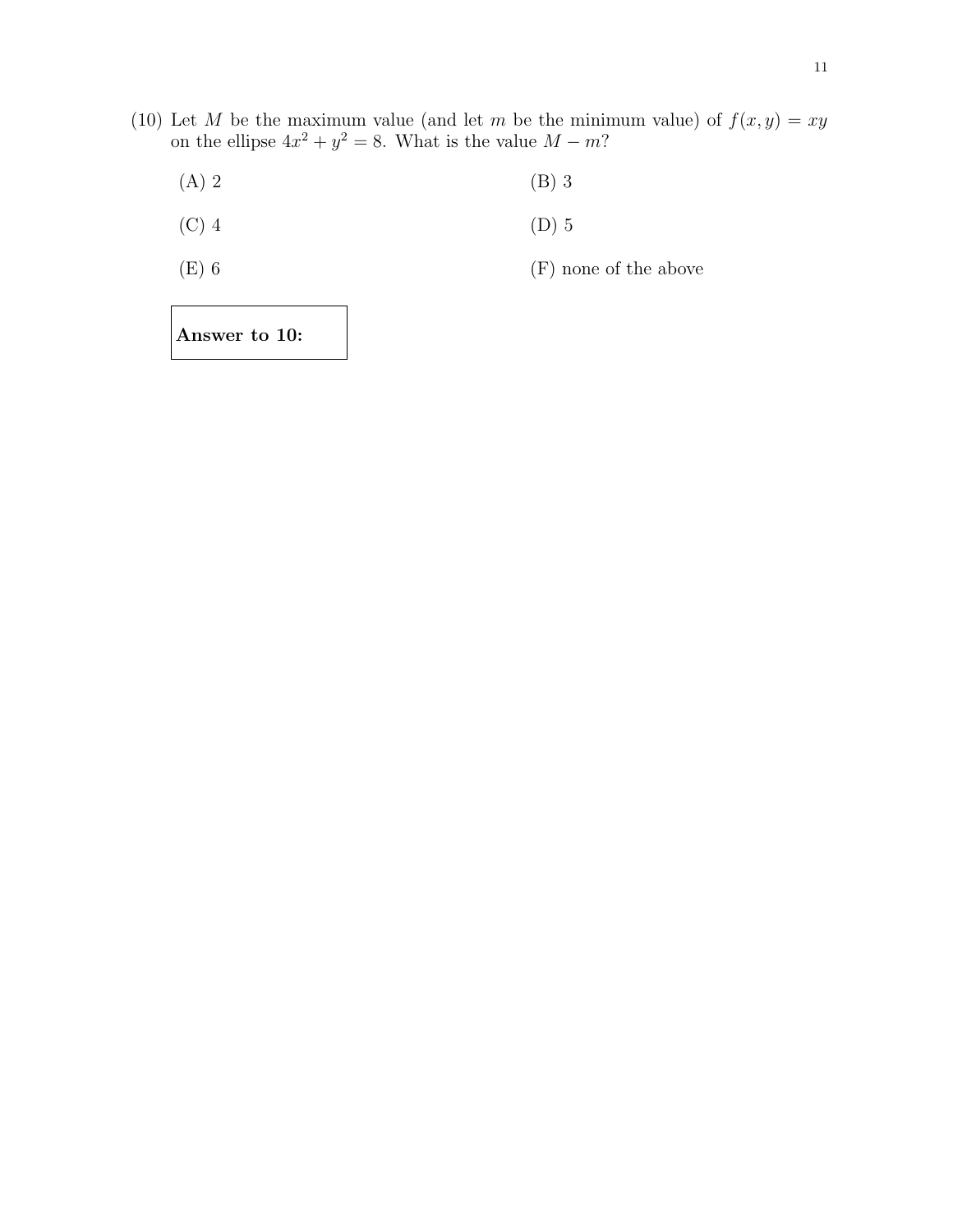(11) A biscuit in the shape of a cylinder has been put in an oven to bake. The radius and height of the biscuit are increasing at a rate of 0.2 and 0.1 cm per minute, respectively. How fast is the volume of the biscuit increasing when it has radius 5 cm and height  $2 \text{ cm}$ ? (in cm<sup>3</sup> per minute)

(A)  $4.5\pi$  (B)  $5\pi$ 

(C)  $5.5\pi$  (D)  $6\pi$ 

(E)  $6.5\pi$  (F) none of the above

Answer to 11: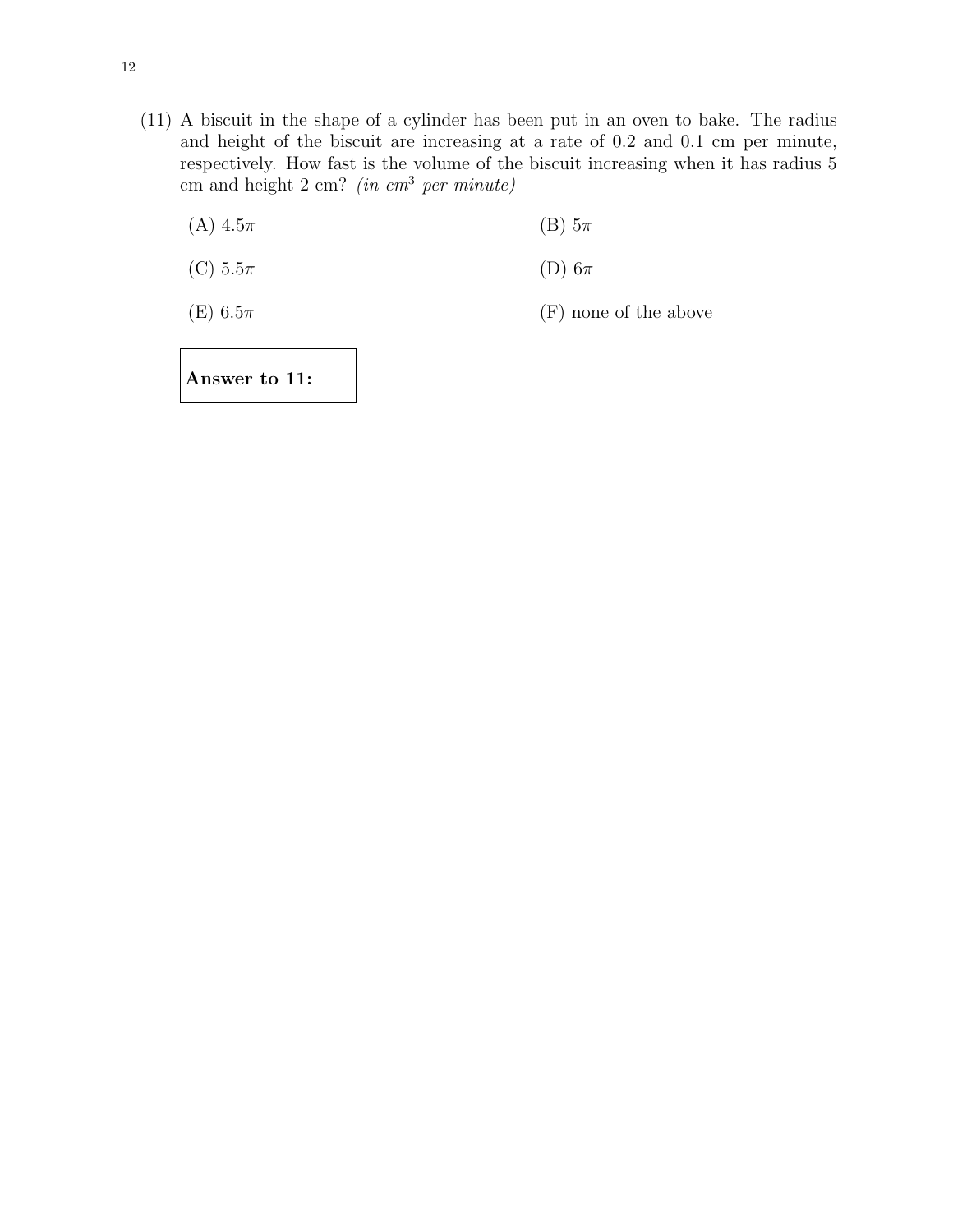(12) At what point does the tangent plane of the surface

$$
z^2 + xz + y^2 = 3
$$

at  $(1, 1, 1)$  intersect the z-axis?

| $(A)$ $(0,0,0)$ | $(B)$ $(0,0,1)$       |
|-----------------|-----------------------|
| $(C)$ $(0,0,2)$ | $(D)$ $(0, 0, 3)$     |
| $(E)$ $(0,0,4)$ | (F) none of the above |
|                 |                       |

Answer to 12: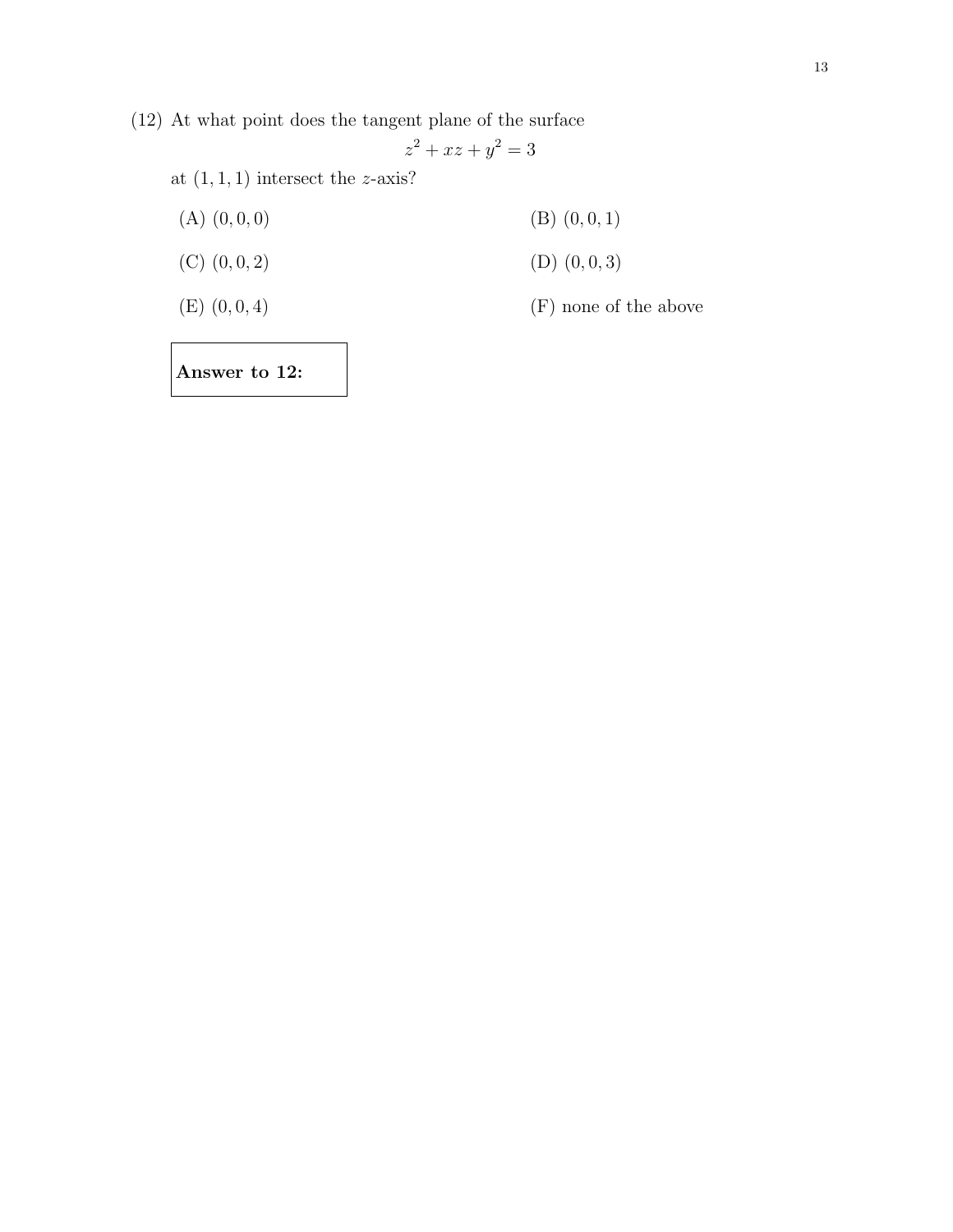(13) The function  $f(x, y) = x^3 + xy + y^3$  has two critical points, one of which is a local extremum P and one of which is wa saddle point Q. What is  $f(P) - f(Q)$ ?



Answer to 13: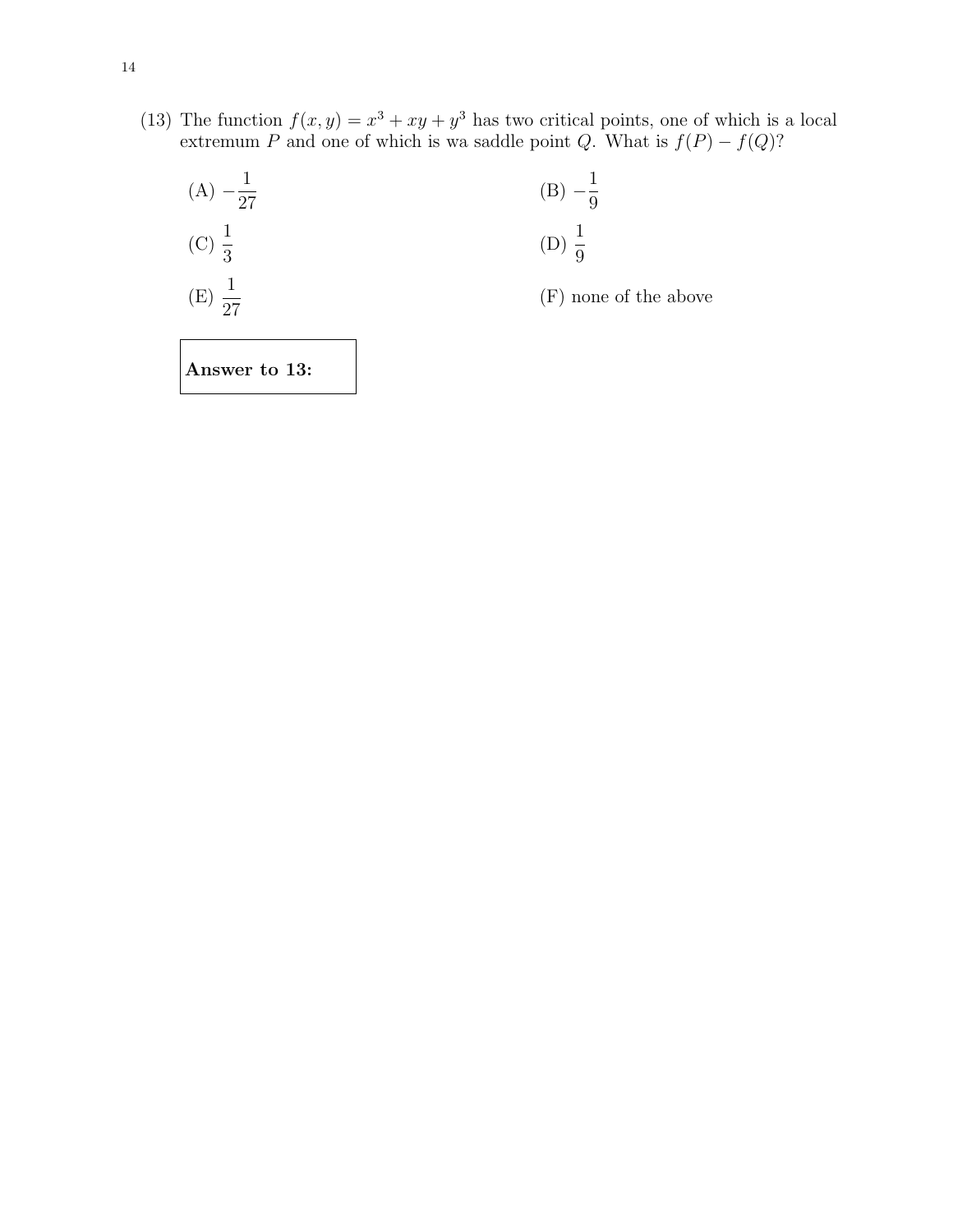(14) Suppose  $y(x)$  is a solution to the initial value problem  $y(0) = 10$  and

$$
\frac{dy}{dx} = y + 2xy.
$$
  
What is  $y(2)$ ?  
(A)  $5e^{-4}$   
(B)  $\infty$   
(C) 10  
(D) 1  
(E)  $10e^{6}$   
(F) none of the above

Answer to 14: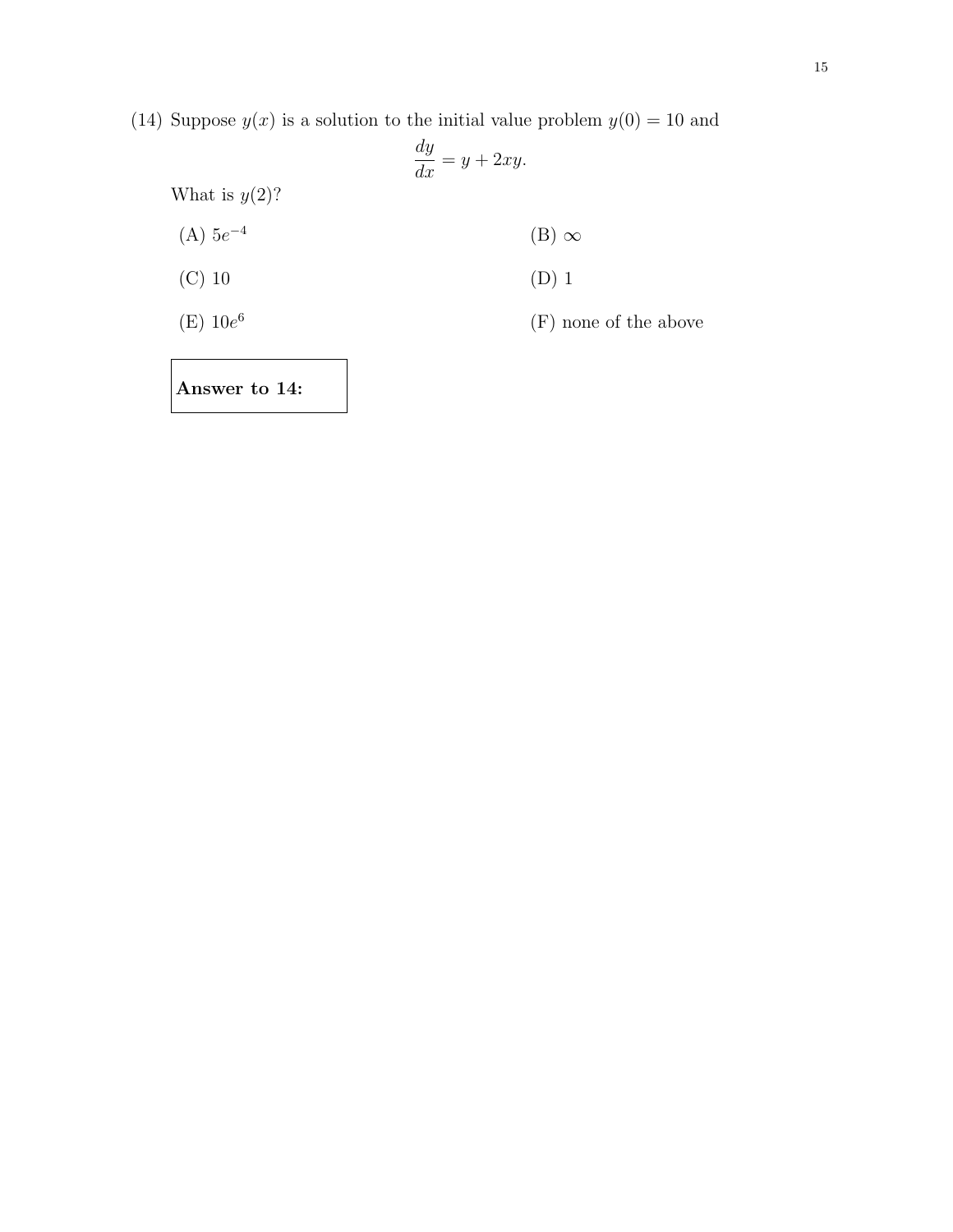(15) Which of the following equations in  $x$  and  $y$  is equivalent to the statement that the vectors

 $A = \langle x+y,1,y \rangle \quad \text{and} \quad B = \langle 1, x-y,-1 \rangle$ are perpendicular to each other?

(A)  $2x - y = 0$  (B)  $x - 2y = 0$ (C)  $x - y = 0$  (D)  $2x + y = 0$ (E)  $x + 2y = 0$  (F) none of the above

Answer to 15: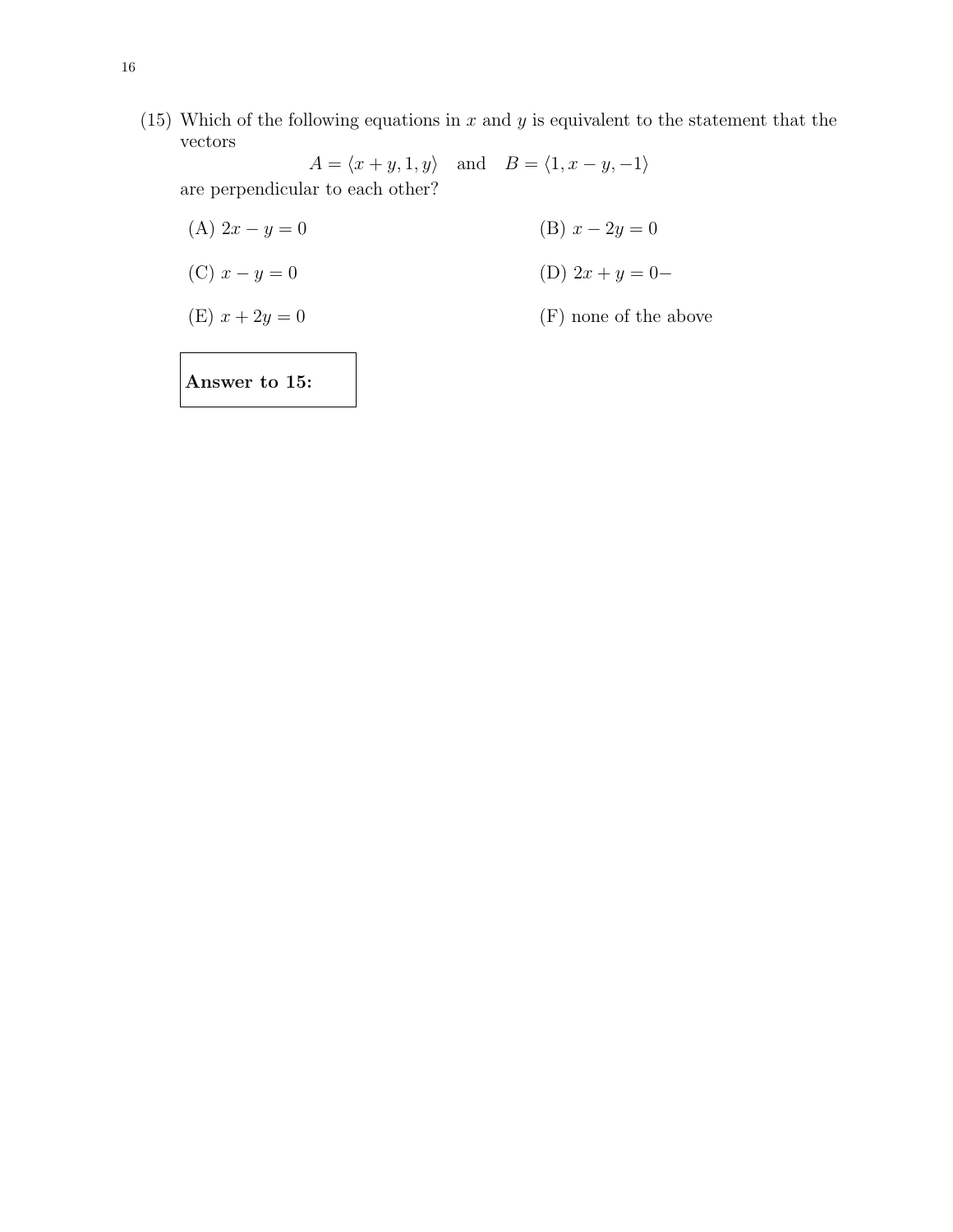- (16) Find an equation for the set of all points  $(x, y, z)$  in  $\mathbb{R}^3$  which are equidistant from the points  $A = (1, 0, 2)$  and  $B = (-1, 2, -2)$ .
	- (A)  $-2x + 2(y+1) 4z = 0$  (B)  $2x + 2(y-1) 4z = 0$
	- (C)  $-2x + 2(y 1) + 4z = 0$  (D)  $2x + 2(y 1) + 4z = 0$

$$
(E) -2x + 2(y - 1) - 4z = 0
$$

 $(F)$  none of the above

Answer to 16: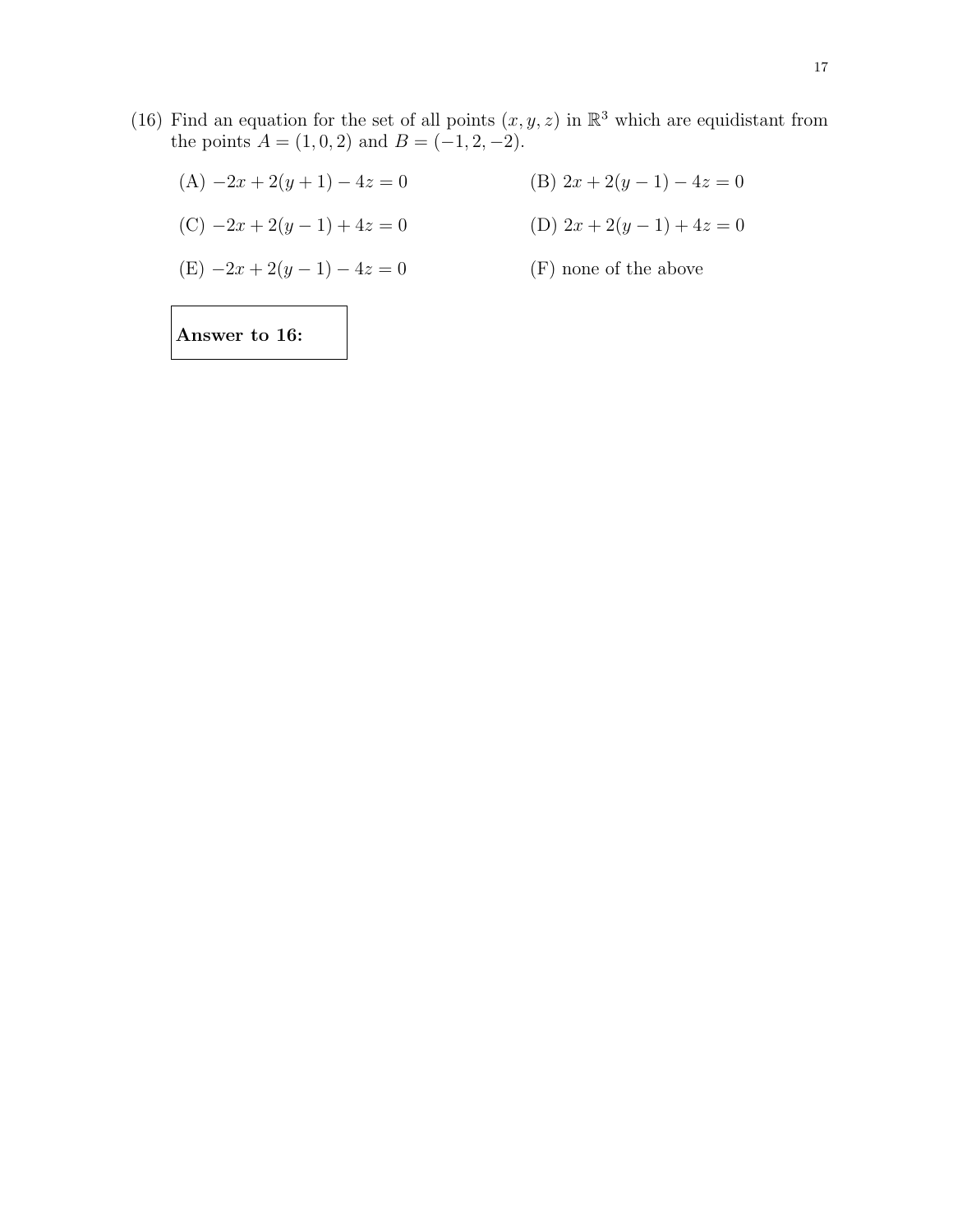(17) Let  $\mathbf{v} = \langle 0, 7, 0 \rangle$  and let **u** be a vector of length 5 which starts at the origin and lies in the x-y plane. Find the maximum value of the length of the vector  $|\mathbf{u} \times \mathbf{v}|$ .

| Answer to 17:                                |                                          |
|----------------------------------------------|------------------------------------------|
| $(E)$ $ \mathbf{u} \times \mathbf{v}  = 140$ | (F) none of the above                    |
| $(C)$ $ \mathbf{u} \times \mathbf{v}  = 30$  | (D) $ \mathbf{u} \times \mathbf{v}  = 1$ |
| $(A)$ $ \mathbf{u} \times \mathbf{v}  = 12$  | (B) $ {\bf u} \times {\bf v}  = 35$      |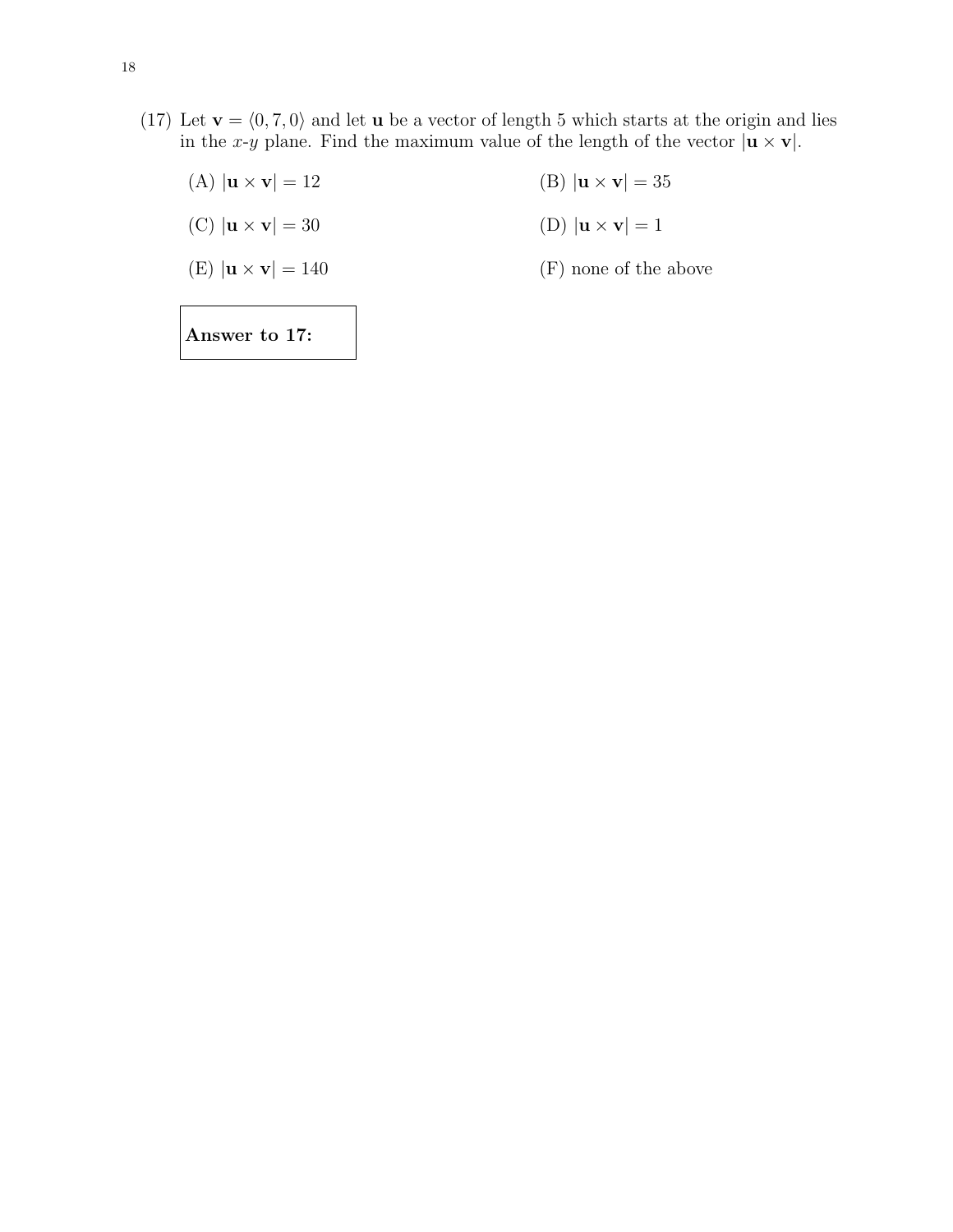(18) The securities and exchange commission has determined that the amount  $f(t)$  of fraud committed by a hedge fund manager at time  $t$  satisfies the differential equation

$$
\frac{df}{dt} = f(t) \cdot \left(1 - \frac{f(t)}{100}\right)
$$

in units of billions of dollars. They know that the initial value of f was  $f(0) = 1$ , and that at the current time  $t_0$  the fraud is  $f(t_0) = 50$ . What is  $t_0$ ?

(A)  $t_0 = 99$  (B)  $t_0 = \ln(99)$ 

(C) 
$$
t_0 = 100
$$
 (D)  $t_0 = \ln(100)$ 

(E)  $t_0 = 50$  (F) none of the above

Answer to 18: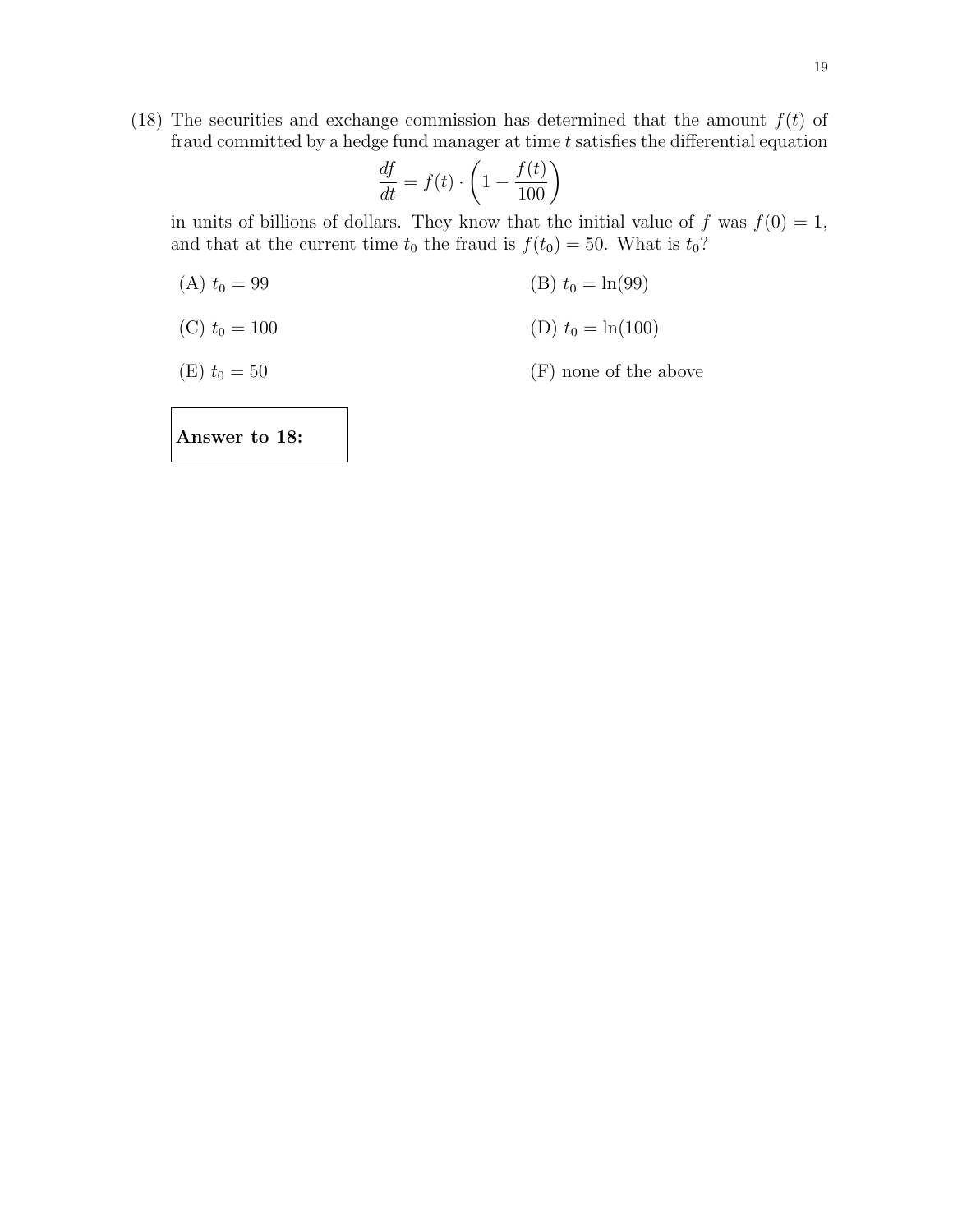(19) Suppose that  $y(x)$  is a solution of the initial value problem  $2xy'(x) + y(x) = 6x$  for  $x > 0$  and  $y(1) = 4$ . What is  $y(4)$ ? (A)  $y(4) = 4$  (B)  $y(4) = 5$ (C)  $y(4) = 3$  (D)  $y(4) = 2$ (E)  $y(4) = 9$  (F) none of the above

Answer to 19: